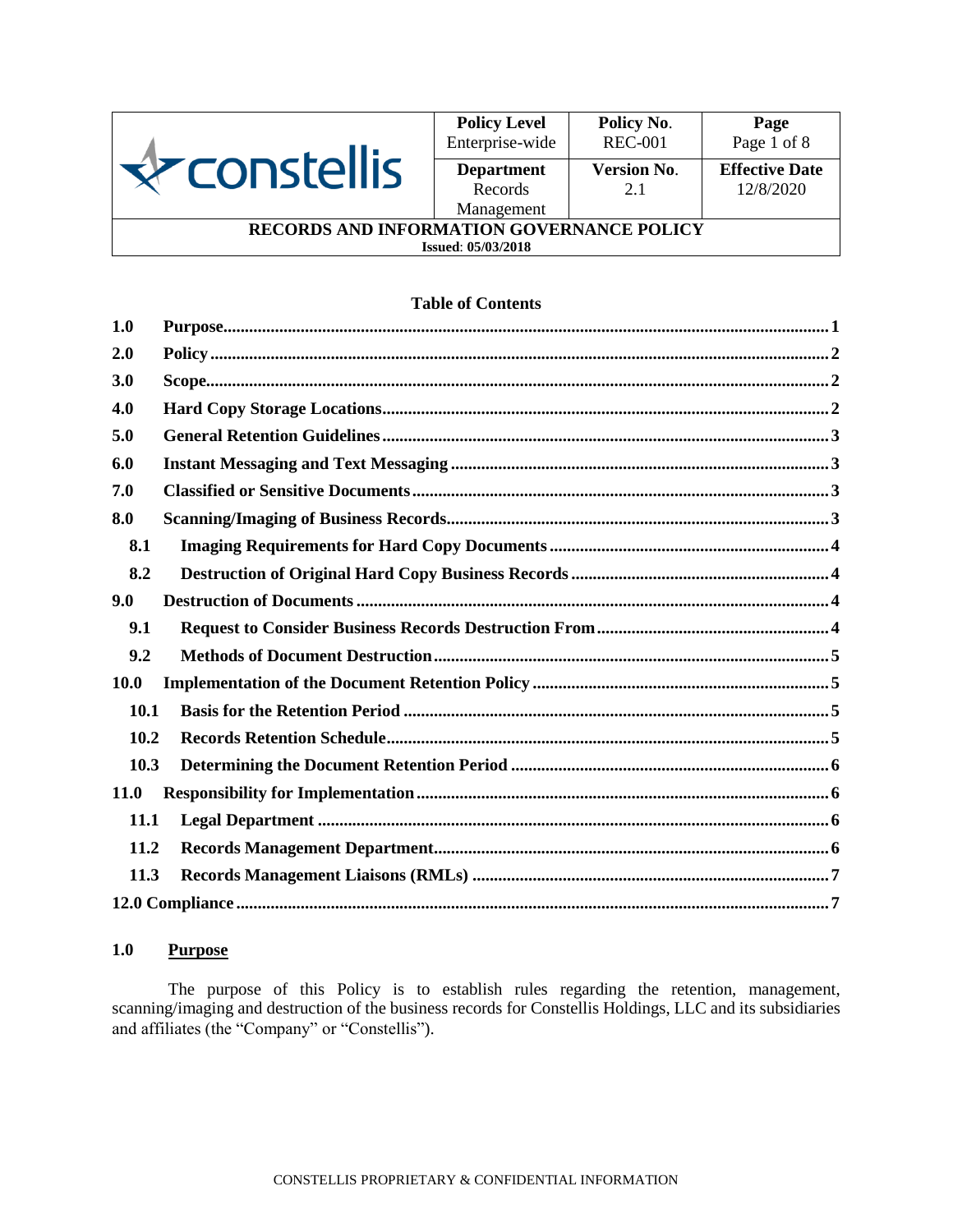| <b>RECORDS AND INFORMATION GOVERNANCE</b> | <b>Policy Level</b> | Policy No.         | Page                  |
|-------------------------------------------|---------------------|--------------------|-----------------------|
| POLICY                                    | Enterprise-wide     | <b>REC-001</b>     | Page 2 of 7           |
|                                           | <b>Department</b>   | <b>Version No.</b> | <b>Effective Date</b> |
|                                           | Records Mgmt.       | 2.1                | 12/8/2020             |

# <span id="page-1-0"></span>**2.0 Policy**

The business records of the Company are important assets. Business records include all written or recorded items produced by an employee in various forms, such as written, email or digital formats. A record may be a memorandum, an e-mail, a contract or a case study, or something less conventional, such as a computerized desk calendar, an appointment book, instant message or an expense record.

The law requires the Company to maintain certain types of corporate records, usually for a specified period. Failure to retain those records for those minimum periods could subject the Company and/or the responsible employees to penalties and fines, cause the loss of rights, obstruct justice, place the Company in contempt of court, or seriously disadvantage the Company in litigation. In addition, the Company may be required to or desire to preserve records in order to comply with its contractual obligations or for other business purposes, such as preserving company history, intellectual property, or assisting in cost management.

It is the policy of the Company to retain records in accordance with appropriate regulations and statutes and based on an established document retention schedule. Company employees shall preserve Company records in accordance with the Company's **Records Retention Schedule.**

## <span id="page-1-1"></span>**3.0 Scope**

This policy applies to all Company employees and any third parties who contribute to, produce, store or manage Company-related documents.

The Company expects all employees and contractors to comply with all published records retention and destruction protocols. The following exception applies to the scope of this Policy: If it is determined by the Company (or by relevant management), that records are vital to litigation or potential litigation (i.e., a dispute that could result in litigation) or Financial Audit Hold, then employees or third parties must preserve those records until otherwise directed by the Legal or Records Management Department. This exception supersedes any previously or subsequently established destruction schedule for those records. Please contact the Legal Department at <u>legal@constellis.com</u> with any questions regarding the applicability of this exception.

## <span id="page-1-2"></span>**4.0 Hard Copy Storage Locations**

The official storage location for all **active** Company records is at the departmental level of various company offices under Constellis. All **inactive and/or archived** company documents for Constellis and its subsidiaries and affiliates are to be located at one of two approved storage locations. (1) Onsite document storage facility located at the ACADEMI Training Facility in Moyock, NC (2) Iron Mountain Storage Facilities we have pre-established.

No storage locations are approved unless Records Management gives approval. All boxes of records are to be inventoried and entered into our box tracking system, Jordan Lawrence. For assistance, please submit your requests to [recordsmanagement@constellis.com.](mailto:recordsmanagement@constellis.com)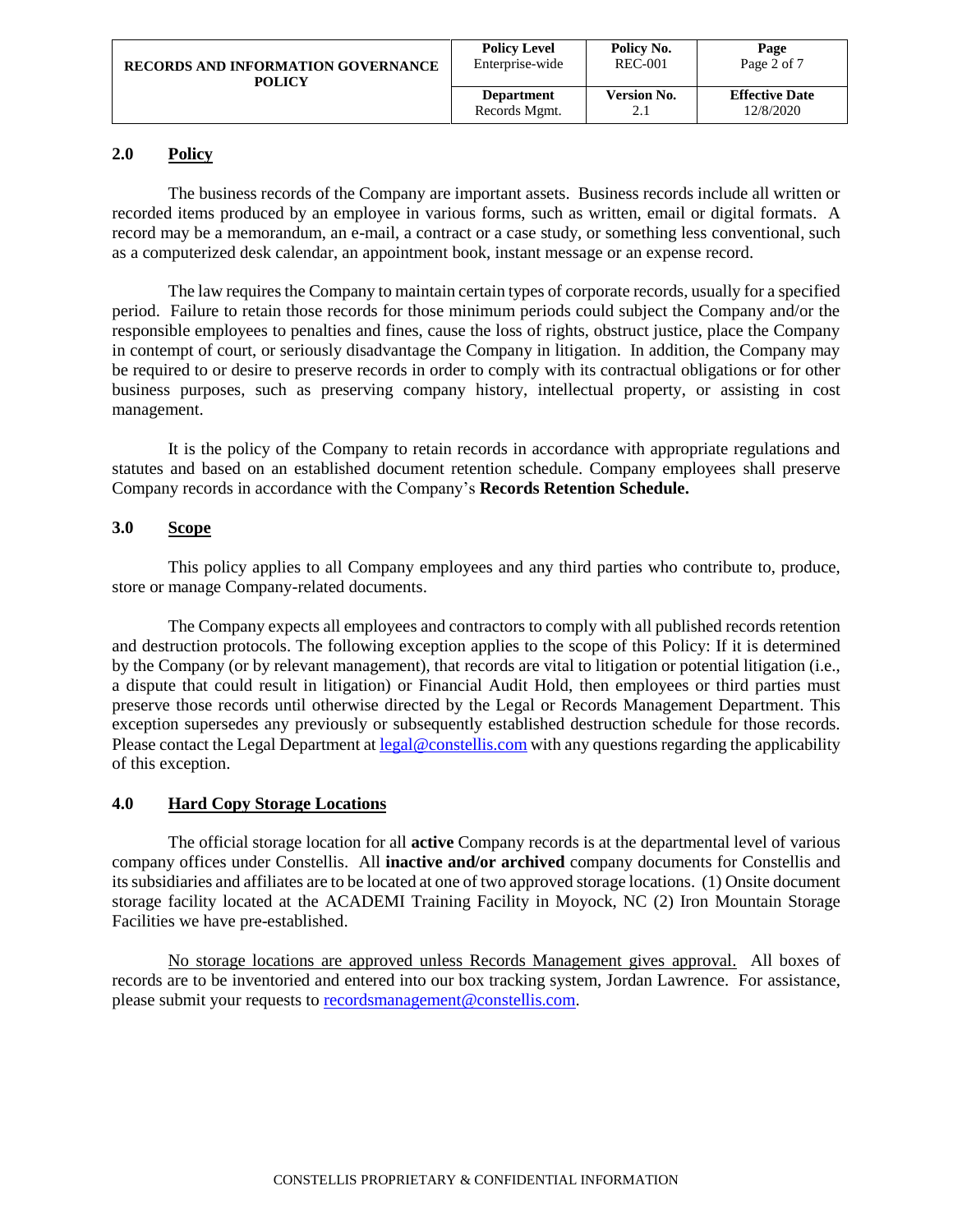| <b>RECORDS AND INFORMATION GOVERNANCE</b> | <b>Policy Level</b> | Policy No.         | Page                  |
|-------------------------------------------|---------------------|--------------------|-----------------------|
| POLICY                                    | Enterprise-wide     | <b>REC-001</b>     | Page 3 of 7           |
|                                           | <b>Department</b>   | <b>Version No.</b> | <b>Effective Date</b> |
|                                           | Records Mgmt.       | 2.1                | 12/8/2020             |

# <span id="page-2-0"></span>**5.0 General Retention Guidelines**

Constellis' Records Retention Schedule can be located on The Records Management SharePoint site. Our Records Retention Schedule is based on individual departments/areas for ease of use. If you have any questions regarding this schedule, contact [recordsmanagement@constellis.com.](mailto:recordsmanagement@constellis.com)

The following guidelines apply to the Records Retention Schedule regardless of the record type/format:

- For retention purposes, each document/record created or received in a given year will be treated as if it was created or received on December 31 of that year. This date is what is utilized to implement the Records Retention Schedule for retention and/or destruction.
- A document/record review shall be conducted annually to determine which records are eligible for destruction (e.g., records classified as "Expired" or past the applicable retention period).
- Many documents/records have multiple copies that may be distributed throughout the Company. For the purposes of this Policy, one copy, preferably the original, shall be treated as the "document/record" to which the retention period shall apply. All others are classified as copies.
- Copies can be retained only as long as they are useful, but in no event shall be retained longer than the retention period for the original copy that is subject to this Policy**.**

## <span id="page-2-1"></span>**6.0 Instant Messaging and Text Messaging**

The Company-provided tools such as instant messaging and text messaging shall only be used to communicate Transitory Information, which is defined as information that is only temporarily useful Instant messages and text messages does not have significant business value, legal value, and should not be used to support work processes. **No business decisions should be made within an instant message or text message.** If a business decision is made, the business decision should be documented in an email, through formal correspondence, or through some other type of authorized medium.

Under no circumstances are these forms of messaging to be used for transmit of work-in-progress records or Company records such as word documents, excel spreadsheets, power point presentations, etc.

## <span id="page-2-2"></span>**7.0 Classified or Sensitive Documents**

All matters relating to the access, retention, administration, and destruction of any U.S. classified or government sensitive documents shall be the responsibility of each company's Facility Security Officer (FSO) and its respective Security Department. Nothing in this Policy should be construed to affect or apply to the proper treatment of such documents.

## <span id="page-2-3"></span>**8.0 Scanning/Imaging of Business Records**

Imaging, also known as scanning, is the process by which paper documents are copied and saved as a digital image. The below guidelines are for any business records that we obtain in a paper format that need to be preserved per our Company's Records and Information Policy and Records Retention Schedule.

If a business record document is provided to an employee or a third-party representative electronically, the electronic version is not to be printed and maintained in a hard copy file. The electronic version must be stored in the Company's Document Management System, department's shared drive, or SharePoint site. Saving records to your desktop, personal drive, or email account as a backup source is not authorized.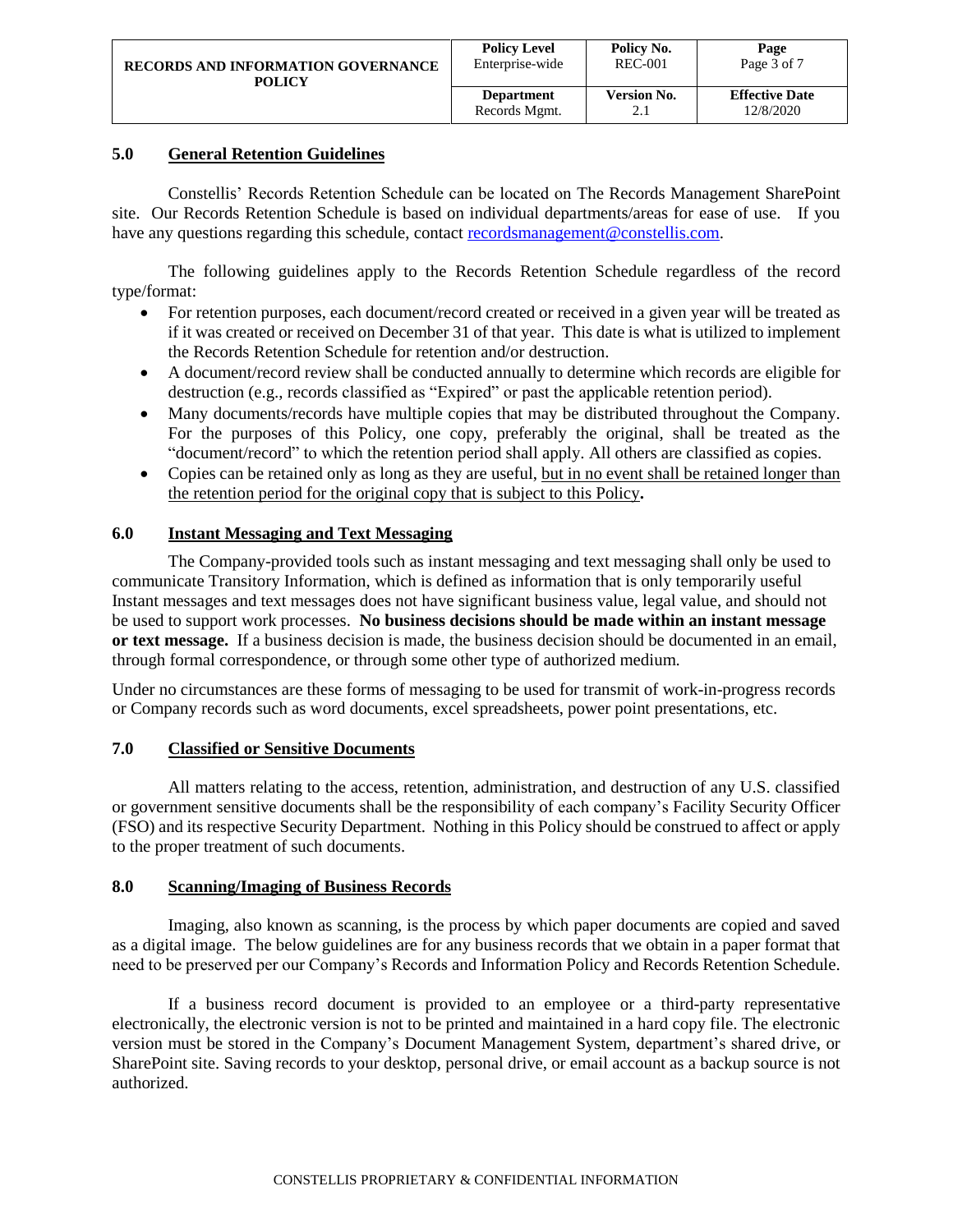## 8.1 Imaging Requirements for Hard Copy Documents

<span id="page-3-0"></span>The below guidelines are for any business records that are obtained in a paper format that needs to be preserved in accordance with the Company's Records and Information Policy and Records Retention Schedule.

- Scanning in black and white is the ideal option. Grayscale and color images take up preventable extra server space and should be avoided. **All color or grayscale scans must be approved by Records Management.** [recordsmanagement@constellis.com](mailto:recordsmanagemetn@constellis.com)
- Scanners must be set at a minimum of 300 dpi (dots per inch). IT can assist with setting your scanner. Please submit an IT help desk ticket if need be.
- After paper documents are scanned, it does not automatically authorize the destruction of the source documents from which the scanned images have been created.
- In some incidents, per the FAR, we are required to maintain original hardcopies for 1 yr. after imaging. When in doubt, please reach out to [recordsmanagement@constellis.com.](mailto:recordsmanagement@constellis.com)

# 8.2 Destruction of Original Hard Copy Business Records

<span id="page-3-1"></span>The below guidelines are required to take place before destroying the paper version after scanning/imaging.

- Documents must be validated for completion and clarity by the individual conducting the scanning/imaging of the document(s).
- Scanned document images must be inspected visually to ensure they are complete (the entire document has been captured), clear and easily read.
- **If the original paper version is not legible, every effort must be made to obtain a legible document.**
- The number of paper documents to be scanned must be compared to the number of the final scan count to ensure that every document was captured.

# <span id="page-3-3"></span><span id="page-3-2"></span>**9.0 Destruction of Documents**

## 9.1 Request to Consider Business Records Destruction From

A **Request to Consider Business Records Destruction Form** must be completed in its entirety and submitted to the Records Management Department when there is a business need to destroy records in mass numbers. **This does not apply to the daily upkeep of emails, other forms of electronic items or paper documents not classified as business records.** This form is to be utilized for all forms of information classified as a business record. (i.e., paper, electronic).

**The Request to Consider Business Records Destruction Form is not an authorization to destroy**. Please note on the form if circumstances exist that warrant against the destruction of a document (i.e., legal or business reasons). Such circumstances must be brought to the attention of the Records Management Department immediately.

A review of each form will be conducted by the business record's Departmental Leader, Records Management, Financial Compliance and Legal Department in order to determine if the documents are eligible for destruction. Written approval must be given by Records Management before any business documents are destroyed. Destruction of all eligible documents should be completed in a timely manner once approval is given.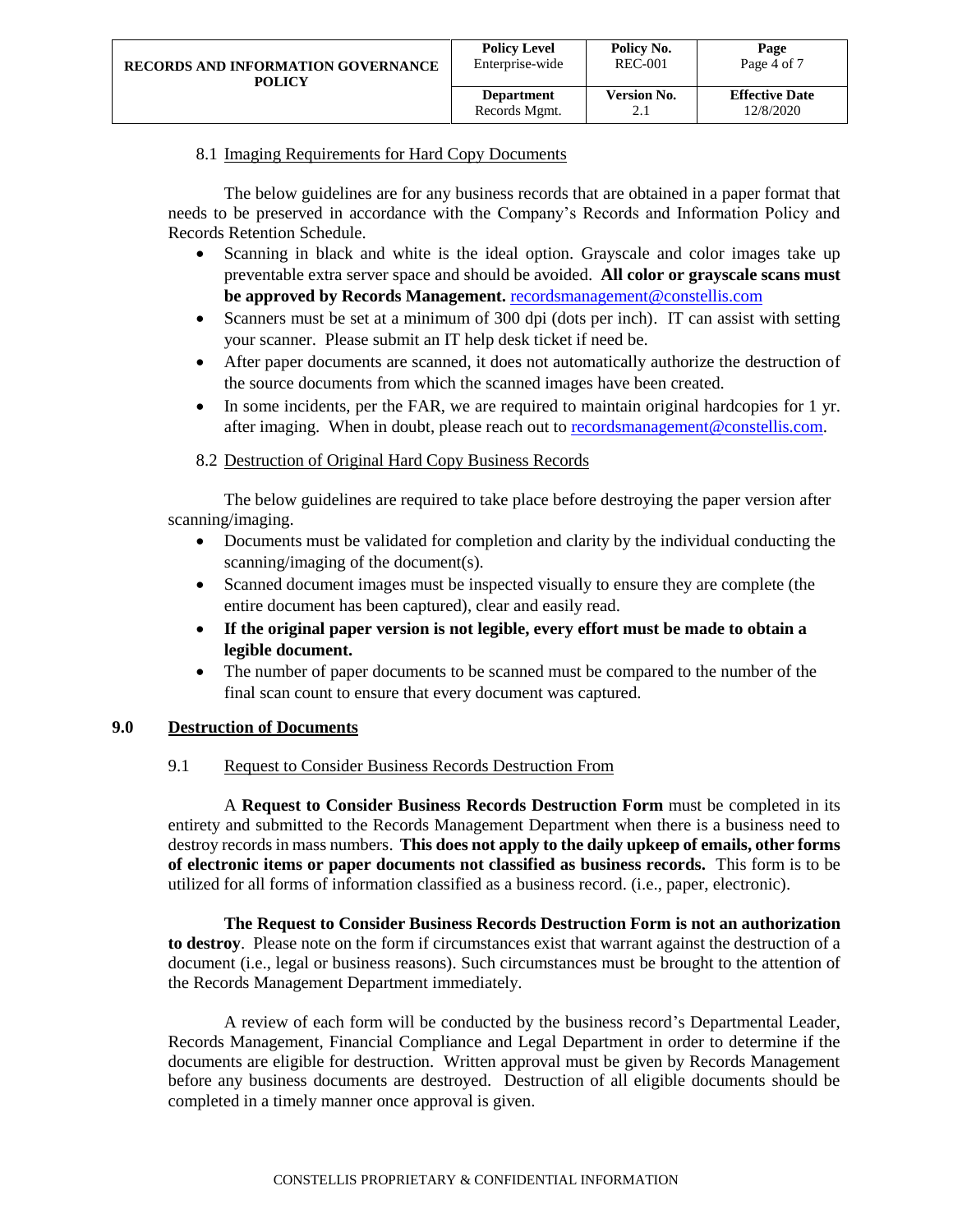| <b>RECORDS AND INFORMATION GOVERNANCE</b> | <b>Policy Level</b> | Policy No.         | Page                  |
|-------------------------------------------|---------------------|--------------------|-----------------------|
| POLICY                                    | Enterprise-wide     | <b>REC-001</b>     | Page 5 of 7           |
|                                           | <b>Department</b>   | <b>Version No.</b> | <b>Effective Date</b> |
|                                           | Records Mgmt.       | 2.1                | 12/8/2020             |

## <span id="page-4-0"></span>9.2 Methods of Document Destruction

The following methods of destruction are approved for Company documents after obtaining appropriate approvals to destroy (see § 8.2):

- For *physical/hard copy documents*, burning or secure shredding is acceptable, unless there is a contractual or legal requirement (e.g., relating to destruction of military or government records held by the Company) that dictates a specific destruction method or standard.
- For *electronic/soft copy documents or data*, electronic erasure or destruction methods sufficient to render the document unusable and/or irretrievable. Appropriate methods for such destruction shall be determined by the Records Management Department and the IT Department.

## <span id="page-4-2"></span><span id="page-4-1"></span>**10.0 Implementation of the Document Retention Policy**

## 10.1 Basis for the Retention Period

The retention period for each document is determined based on three conditions:

- *Legal Requirements* a retention period specified by state and/or federal laws and regulations, or relevance to a pending legal action.
- *Contractual Requirements* a retention period specified within a contract or other agreement that obligates the Company to retain certain documents.
- *Reference Requirements* a retention period based on anticipated use of the document by individuals or departments/programs of the Company.

If more than one requirement applies to one document, the longest applicable period is established as the retention period. Sometimes multiple documents, each with a different retention period, will be kept in a common file. For example, a personnel file typically has an employee's application form, performance reviews, payroll notices and employee benefits data. In this example, the longest applicable retention period will apply to the entire file.

## 10.2 Records Retention Schedule

<span id="page-4-3"></span>Documents shall be retained until their respective retention period expires. Retention periods are mandatory and apply to all companies under Constellis. When an employee's best judgment indicates that a specific retention period is too long or too short, the Records Management Department should be notified at [recordsmanagement@constellis.com.](mailto:recordsmanagement@constellis.com)

The **Records Retention Schedule** provides retention periods for broad categories of Company business records. The **Records Retention Schedule** applies to all business records regardless of their media type or location.

Two more common forms of business records are:

- Paper (hard copy)
- Electronic information (email, pdfs, word documents, images, etc.).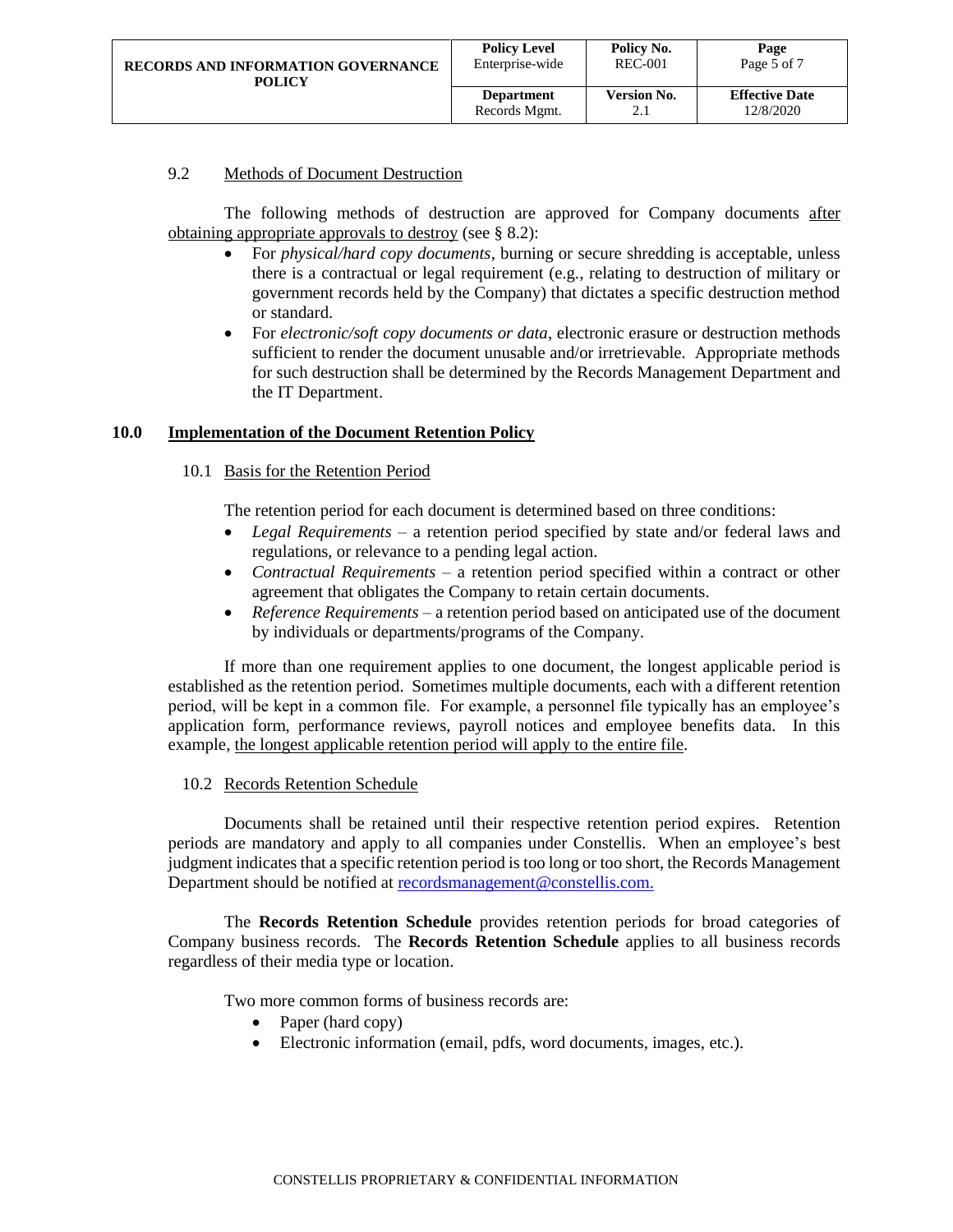| <b>RECORDS AND INFORMATION GOVERNANCE</b> | <b>Policy Level</b> | Policy No.         | Page                  |
|-------------------------------------------|---------------------|--------------------|-----------------------|
| POLICY                                    | Enterprise-wide     | <b>REC-001</b>     | Page 6 of 7           |
|                                           | <b>Department</b>   | <b>Version No.</b> | <b>Effective Date</b> |
|                                           | Records Mgmt.       | 2.1                | 12/8/2020             |

Less common forms of business records include:

- Voice Recordings
- CD, DVD, VHS Tapes
- Magnetic Disks

Any revisions, deletions, additions, changes or questions pertaining to the schedule must be approved by the Records Management Department. If a document classification status is unclear, the Records Management Department should be consulted immediately.

#### 10.3 Determining the Document Retention Period

<span id="page-5-0"></span>Most retention periods are determined by the age of the document, the legal and/or contractual requirements and the reference requirements. Trigger words help provide guidance on when the retention period begins. For Example:

- The term "End of Current Year" is added to show that the retention period applies after the end of the current year. A retention period of "End of Current Year  $+ 2$  yrs." means that a December 2005 Document will be held during 2006 and 2007, and will be destroyed at the very beginning of 2008 after all approvals have been obtained.
- The term "End of Contract  $+7$  yrs." means that the documents are to be maintained as long as the contract is active. Once the contract has closed out or expired is when the 7 yrs. retention takes place. With a retention period of "End of Contract + 7 yrs." – a contract becomes closed in 2014. It needs to be maintained for 7 additional yrs. (2015, 2016, 2017, 2018, 2019, 2020, 2021) before it is eligible for destruction.

## **For more information regarding destruction, see Section 9.0 of this policy.**

#### <span id="page-5-1"></span>**11.0 Responsibility for Implementation**

<span id="page-5-2"></span>The following departments and individuals shall take primary responsibility for the implementation and administration of this Policy:

## 11.1 Legal Department

The Legal Department has the final authority to decide on a specific retention, protection or destruction for business records. The Legal Department shall also issue any hold orders relating to the preservation of documents in connection with litigation, pending litigation, or Company internal investigations.

#### 11.2 Records Management Department

<span id="page-5-3"></span>The Records Management Department reporting to the Company's VP of Legal, shall coordinate and monitor the retention activities of the Records Management Liaisons (RMLs), and provide advisory services on storage and other document-related issues. The department shall also be responsible for:

- Resolving questions concerning this Policy or the Records Retention Schedule.
- Issuing revised Records Retention Schedule and making recommendations regarding changes to this Policy.